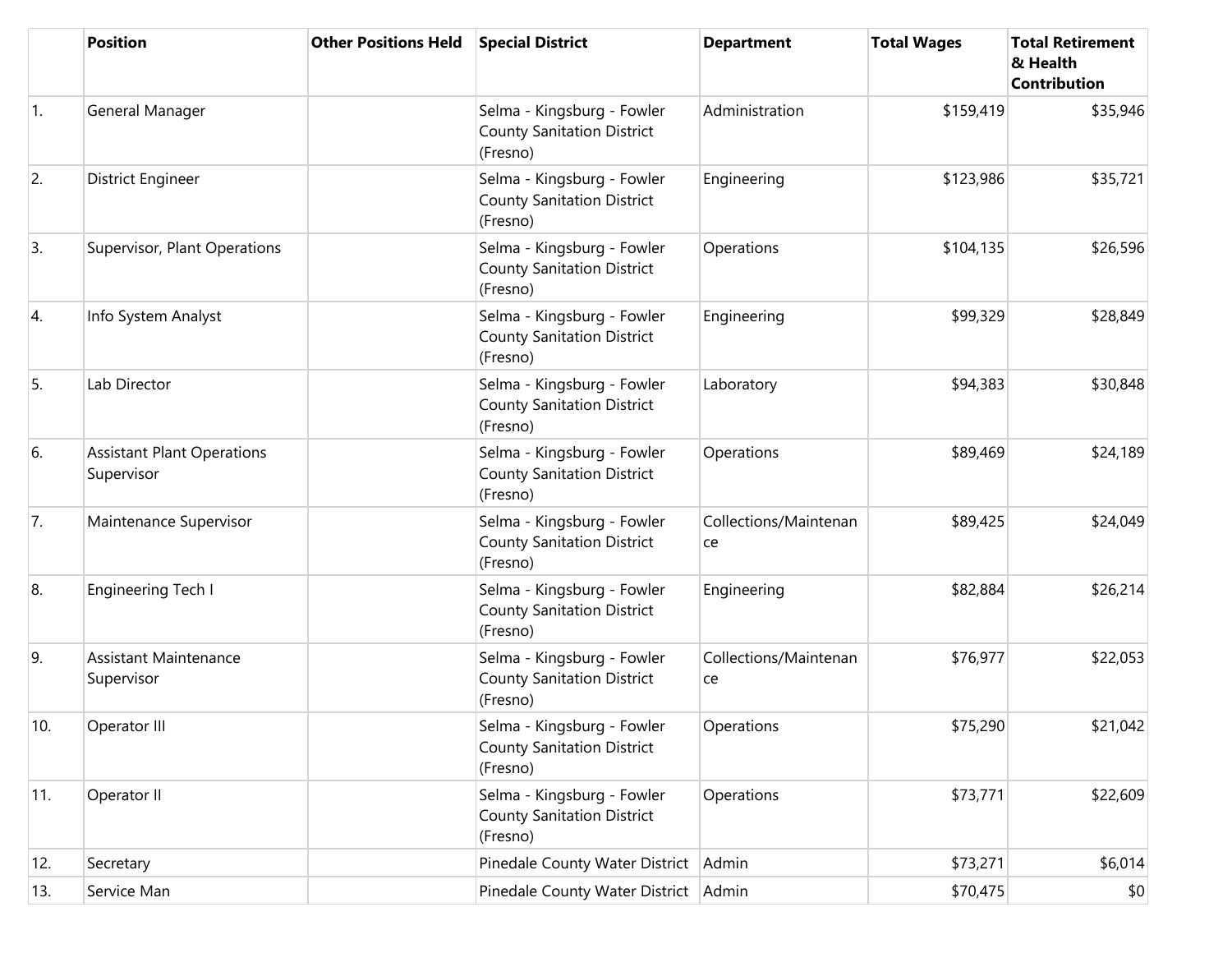| 14. | Operator I                           | Selma - Kingsburg - Fowler<br><b>County Sanitation District</b><br>(Fresno) | Operations                           | \$68,977 | \$23,823 |
|-----|--------------------------------------|-----------------------------------------------------------------------------|--------------------------------------|----------|----------|
| 15. | Manager                              | Pinedale County Water District                                              | Admin                                | \$68,557 | \$6,459  |
| 16. | Office Manager/Accounting            | Malaga County Water District                                                | Administrative                       | \$66,538 | \$1,940  |
| 17. | Maintenance Technician III           | Selma - Kingsburg - Fowler<br><b>County Sanitation District</b><br>(Fresno) | Collections/Maintenan<br>ce          | \$64,818 | \$21,221 |
| 18. | Operator I                           | Selma - Kingsburg - Fowler<br><b>County Sanitation District</b><br>(Fresno) | Operations                           | \$63,817 | \$23,839 |
| 19. | Sewer Sys Maintenance Tech II        | Selma - Kingsburg - Fowler<br><b>County Sanitation District</b><br>(Fresno) | Collections/Maintenan<br>ce          | \$62,637 | \$23,387 |
| 20. | Exec Assistant To The Gen<br>Manager | Selma - Kingsburg - Fowler<br><b>County Sanitation District</b><br>(Fresno) | Administration                       | \$62,548 | \$12,347 |
| 21. | Lead Water Operator                  | Malaga County Water District                                                | Water                                | \$61,790 | \$1,137  |
| 22. | Operator I                           | Selma - Kingsburg - Fowler<br><b>County Sanitation District</b><br>(Fresno) | Operations                           | \$61,710 | \$22,604 |
| 23. | Superintendent                       | Riverdale Public Utility District                                           | Riverdale Public Utility<br>District | \$61,586 | \$15,699 |
| 24. | Sewer Sys Maintenance Tech II        | Selma - Kingsburg - Fowler<br><b>County Sanitation District</b><br>(Fresno) | Collections/Maintenan<br>ce          | \$60,901 | \$23,030 |
| 25. | Manager                              | <b>Caruthers Community Services</b><br>District                             | Water/Sewer/Street<br>Lights         | \$60,619 | \$6,735  |
| 26. | <b>Accounts Receivables</b>          | Pinedale County Water District                                              | Admin                                | \$58,995 | \$3,413  |
| 27. | Accountant                           | Selma - Kingsburg - Fowler<br><b>County Sanitation District</b><br>(Fresno) | Administration                       | \$58,557 | \$12,921 |
| 28. | Mechanical Maintenance Tech I        | Selma - Kingsburg - Fowler<br><b>County Sanitation District</b><br>(Fresno) | Collections/Maintenan<br>ce          | \$57,779 | \$14,032 |
| 29. | General Manager                      | Malaga County Water District                                                | Administrative                       | \$57,163 | \$37,577 |
| 30. | Service Man                          | Pinedale County Water District                                              | Admin                                | \$56,641 | \$3,413  |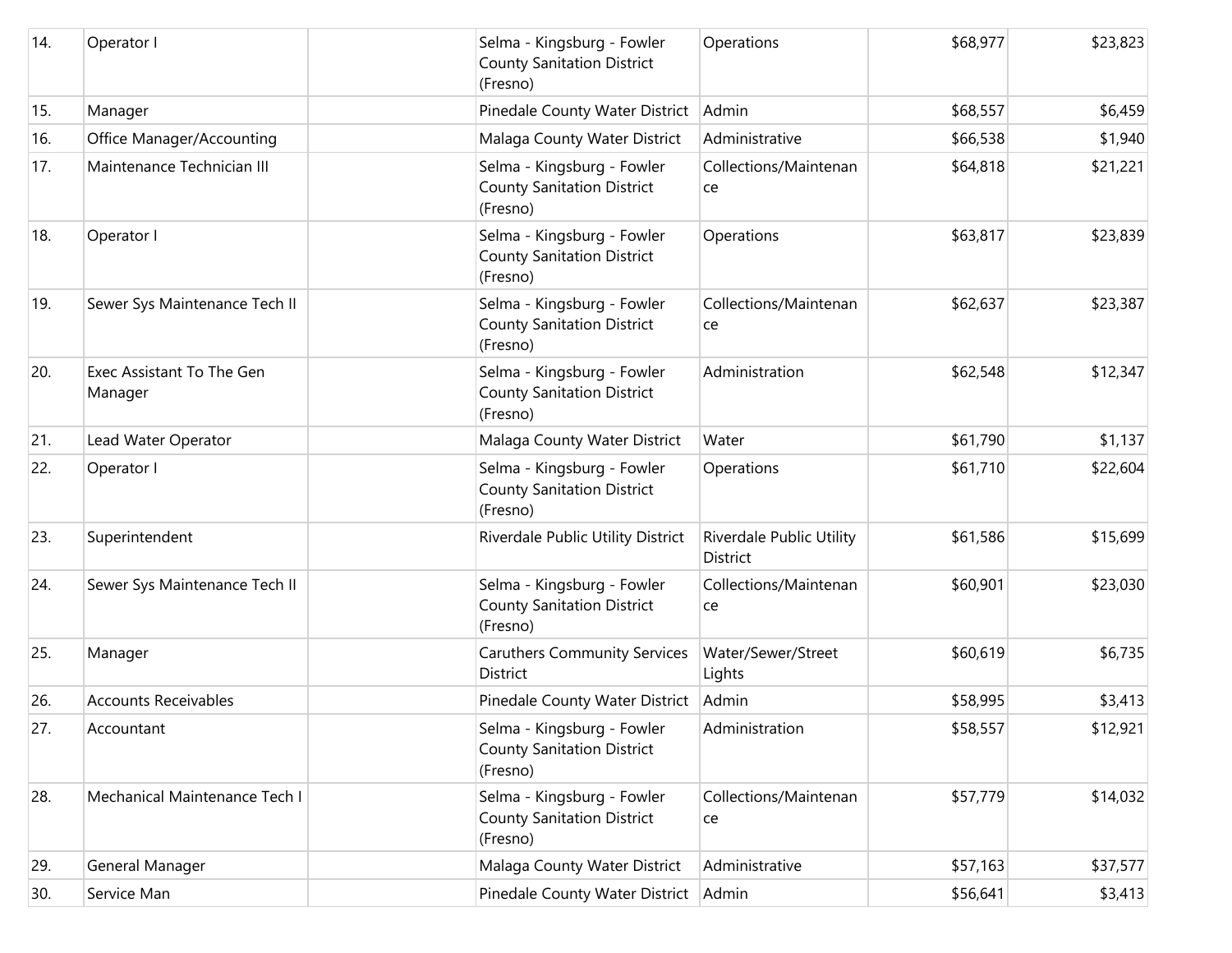| 31. | Sewer Sys Maintenance Tech I    | Selma - Kingsburg - Fowler<br><b>County Sanitation District</b><br>(Fresno) | Collections/Maintenan<br>ce          | \$55,572 | \$18,676 |
|-----|---------------------------------|-----------------------------------------------------------------------------|--------------------------------------|----------|----------|
| 32. | Manager                         | Del Rey Community Services<br>District                                      | Administration                       | \$52,543 | \$0      |
| 33. | Service Man                     | Pinedale County Water District                                              | Admin                                | \$52,530 | \$4,495  |
| 34. | Admin Tech II                   | Selma - Kingsburg - Fowler<br><b>County Sanitation District</b><br>(Fresno) | Administration                       | \$49,213 | \$9,888  |
| 35. | Mechanical Maintenance Tech I   | Selma - Kingsburg - Fowler<br><b>County Sanitation District</b><br>(Fresno) | Collections/Maintenan<br>ce          | \$48,047 | \$6,291  |
| 36. | Lead Maintenance                | Malaga County Water District                                                | Water/Wastewater/Rec                 | \$47,876 | \$11,634 |
| 37. | <b>Environmental Technician</b> | Selma - Kingsburg - Fowler<br><b>County Sanitation District</b><br>(Fresno) | Laboratory                           | \$45,329 | \$9,462  |
| 38. | Lead Wwtf Operator              | Malaga County Water District                                                | Wastewater                           | \$44,022 | \$23,081 |
| 39. | Maintenance                     | <b>Laton Community Services</b><br>District                                 | Water/Sewer/Disposal<br>Utility      | \$43,365 | \$6,419  |
| 40. | Environmental Technician        | Selma - Kingsburg - Fowler<br><b>County Sanitation District</b><br>(Fresno) | Laboratory                           | \$39,572 | \$20,248 |
| 41. | <b>District Clerk</b>           | Malaga County Water District                                                | Administrative                       | \$39,244 | \$1,940  |
| 42. | Maintenance                     | <b>Laton Community Services</b><br><b>District</b>                          | Water/Sewer/Disposal<br>Utility      | \$39,127 | \$6,419  |
| 43. | Office Manager                  | Riverdale Public Utility District                                           | Riverdale Public Utility<br>District | \$36,272 | \$725    |
| 44. | <b>Customer Service</b>         | <b>Biola Community Services</b><br>District                                 | Administration                       | \$34,613 | \$0      |
| 45. | <b>Recreation Coordinator</b>   | Malaga County Water District                                                | Recreation                           | \$34,472 | \$25,760 |
| 46. | Maintenance I                   | Riverdale Public Utility District                                           | Riverdale Public Utility<br>District | \$33,937 | \$10,625 |
| 47. | <b>Wwtf Operator</b>            | Malaga County Water District                                                | Wastewater                           | \$33,786 | \$12,127 |
| 48. | Secretary                       | Laton Community Services<br>District                                        | Water/Sewer/Disposal<br>Utility      | \$32,826 | \$6,419  |
| 49. | Sports Coordinator              | Malaga County Water District                                                | Recreation                           | \$32,587 | \$0      |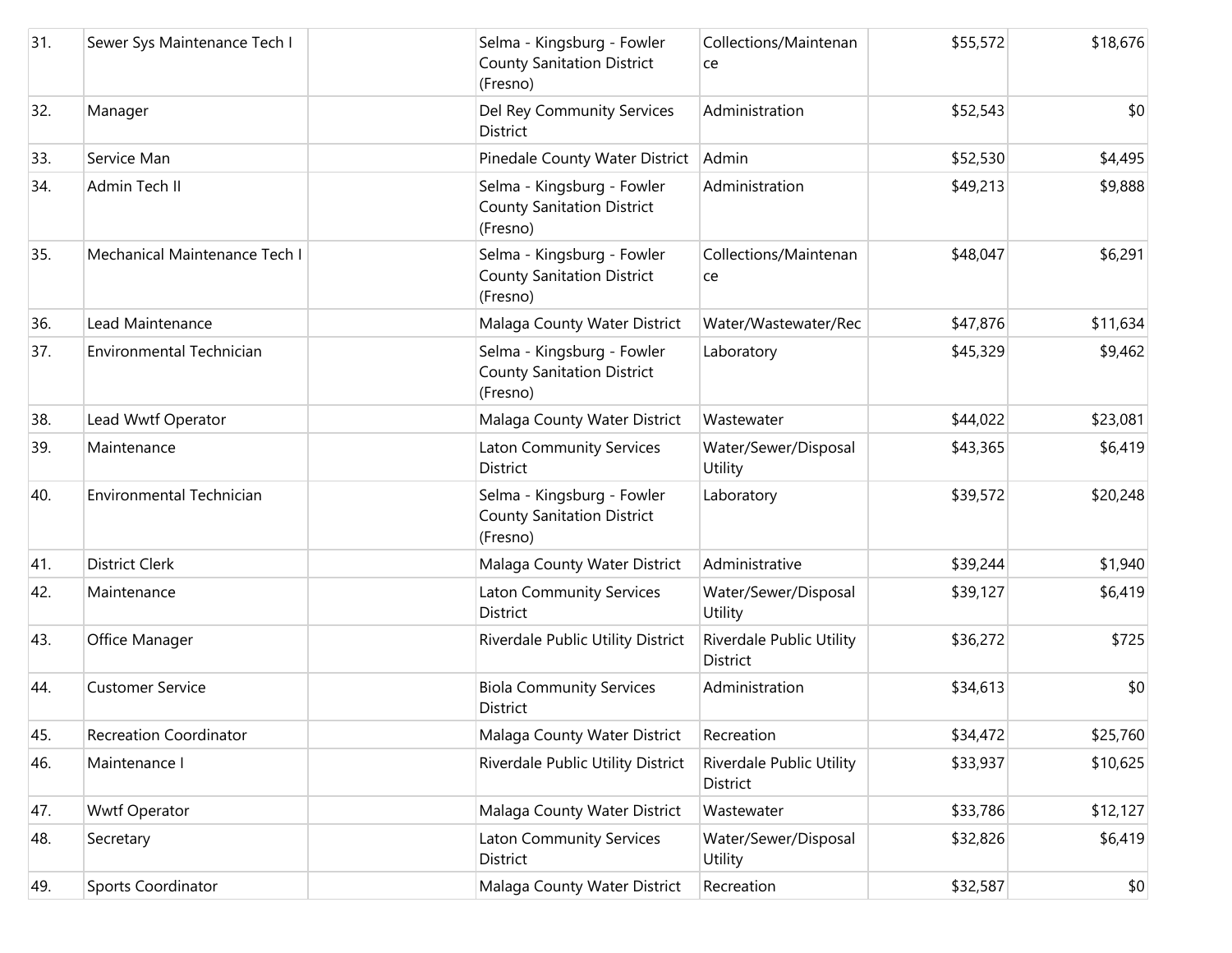| 50. | Secretary                                    | <b>Caruthers Community Services</b><br>District                             | Water/Sewer/Street<br>Lights                | \$32,533 | \$6,735  |
|-----|----------------------------------------------|-----------------------------------------------------------------------------|---------------------------------------------|----------|----------|
| 51. | Operator I                                   | Selma - Kingsburg - Fowler<br><b>County Sanitation District</b><br>(Fresno) | Operations                                  | \$32,270 | \$18,075 |
| 52. | Office Manager                               | Riverdale Public Utility District                                           | Riverdale Public Utility<br><b>District</b> | \$28,800 | \$0      |
| 53. | <b>Environmental Compliance</b><br>Inspector | Malaga County Water District                                                | Pretreatment                                | \$26,698 | \$5,839  |
| 54. | Operator                                     | Del Rey Community Services<br><b>District</b>                               | Maintenance                                 | \$26,508 | \$1,641  |
| 55. | Operator                                     | Del Rey Community Services<br><b>District</b>                               | Maintenance                                 | \$26,357 | \$0      |
| 56. | <b>Wwtf Operator</b>                         | Malaga County Water District                                                | Wastewater                                  | \$23,678 | \$31,504 |
| 57. | <b>Utility Worker</b>                        | Selma - Kingsburg - Fowler<br><b>County Sanitation District</b><br>(Fresno) | Operations                                  | \$23,544 | \$4,962  |
| 58. | Groundskeeper                                | Malaga County Water District                                                | Recreation                                  | \$23,266 | \$14,068 |
| 59. | Recreation Aide/Maintenance.                 | Malaga County Water District                                                | Recreation                                  | \$23,154 | \$22,177 |
| 60. | Groundskeeper                                | Malaga County Water District                                                | Recreation                                  | \$22,891 | \$18,570 |
| 61. | <b>Fiscal Officer</b>                        | Pinedale Public Utility District                                            | Administration                              | \$21,749 | \$0      |
| 62. | Assistant                                    | Del Rey Community Services<br><b>District</b>                               | Administration                              | \$21,282 | \$0      |
| 63. | Interim General Manager                      | <b>Biola Community Services</b><br>District                                 | Administration                              | \$20,060 | \$0      |
| 64. | Manager                                      | <b>Laton Community Services</b><br>District                                 | Water/Sewer/Disposal<br>Utility             | \$19,373 | \$0      |
| 65. | Maintenance                                  | <b>Laton Community Services</b><br>District                                 | Water/Sewer/Disposal<br>Utility             | \$18,866 | \$6,419  |
| 66. | Maintenance                                  | <b>Caruthers Community Services</b><br>District                             | Water/Sewer/Street<br>Lights                | \$18,734 | \$6,735  |
| 67. | Environmental Technician                     | Selma - Kingsburg - Fowler<br><b>County Sanitation District</b><br>(Fresno) | Laboratory                                  | \$18,433 | \$8,454  |
| 68. | <b>Wwtf Operator</b>                         | Malaga County Water District                                                | Wastewater                                  | \$17,108 | \$3,966  |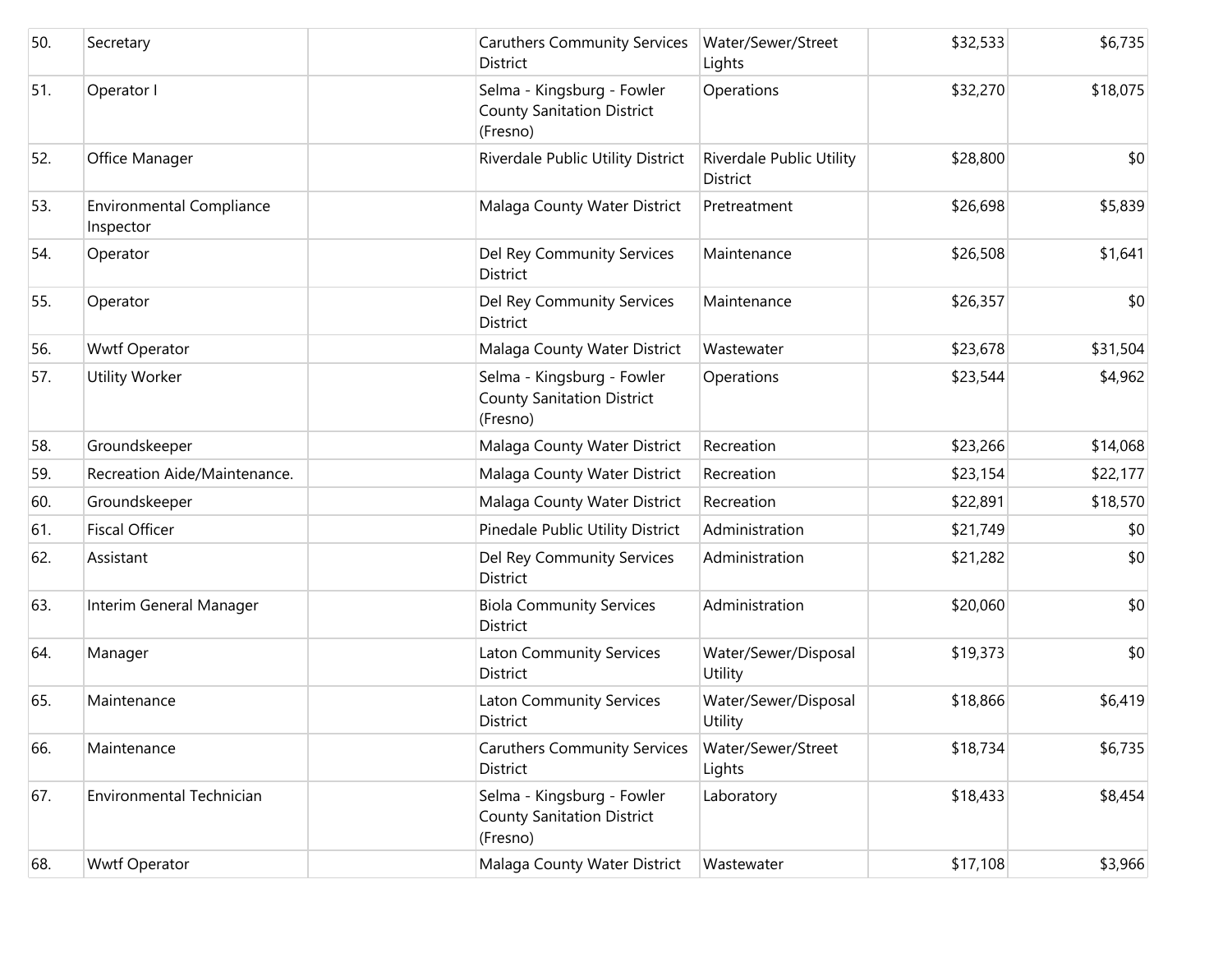| 69. | Clerk                           | Riverdale Public Utility District                                           | Riverdale Public Utility<br>District        | \$14,375 | \$2,096  |
|-----|---------------------------------|-----------------------------------------------------------------------------|---------------------------------------------|----------|----------|
| 70. | Office Manager                  | Pinedale Public Utility District                                            | Administration                              | \$13,737 | \$0      |
| 71. | Clerk                           | Riverdale Public Utility District                                           | Riverdale Public Utility<br><b>District</b> | \$12,790 | \$0      |
| 72. | Administrative Assistant        | <b>Laton Community Services</b><br>District                                 | Water/Sewer/Disposal<br>Utility             | \$11,724 | \$0      |
| 73. | Administrative Assistant        | Secretary To The Board Biola Community Services<br><b>District</b>          | Administration                              | \$11,492 | \$0      |
| 74. | General Manager                 | Pinedale Public Utility District                                            | Administration                              | \$11,400 | \$0      |
| 75. | <b>Water Operator</b>           | Malaga County Water District                                                | Water                                       | \$11,260 | \$24,292 |
| 76. | Operator                        | Del Rey Community Services<br>District                                      | Maintenance                                 | \$10,959 | \$0      |
| 77. | <b>Environmental Technician</b> | Selma - Kingsburg - Fowler<br><b>County Sanitation District</b><br>(Fresno) | Laboratory                                  | \$7,214  | \$1,575  |
| 78. | Maintenance Helper              | Riverdale Public Utility District                                           | Riverdale Public Utility<br>District        | \$7,090  | \$0      |
| 79. | Sewer Sys Maintenance Tech I    | Selma - Kingsburg - Fowler<br><b>County Sanitation District</b><br>(Fresno) | Collections/Maintenan<br>ce                 | \$6,400  | \$5,694  |
| 80. | <b>Board Member</b>             | Pinedale Public Utility District                                            | <b>Board Of Directors</b>                   | \$4,800  | \$0      |
| 81. | <b>Board Member</b>             | Pinedale Public Utility District                                            | <b>Board Of Directors</b>                   | \$4,800  | \$0      |
| 82. | <b>Board Member</b>             | Pinedale Public Utility District                                            | <b>Board Of Directors</b>                   | \$4,800  | \$0      |
| 83. | <b>Facility Assistant</b>       | <b>Biola Community Services</b><br>District                                 | Administration                              | \$3,473  | \$0      |
| 84. | Administrative Assistant        | Secretary To The Board Biola Community Services<br>District                 | Administration                              | \$2,895  | \$0      |
| 85. | President                       | Pinedale County Water District Board Member                                 |                                             | \$2,300  | \$0      |
| 86. | General Manager                 | <b>Biola Community Services</b><br>District                                 | Administration                              | \$2,175  | \$0      |
| 87. | Director                        | Pinedale County Water District                                              | <b>Board Member</b>                         | \$1,600  | \$0      |
| 88. | Director                        | Pinedale County Water District                                              | <b>Board Member</b>                         | \$1,400  | \$0      |
| 89. | Vice-President                  | Pinedale County Water District                                              | <b>Board Member</b>                         | \$1,400  | \$0      |
| 90. | Director                        | <b>Biola Community Services</b><br>District                                 | Governing Officer                           | \$1,275  | \$0      |